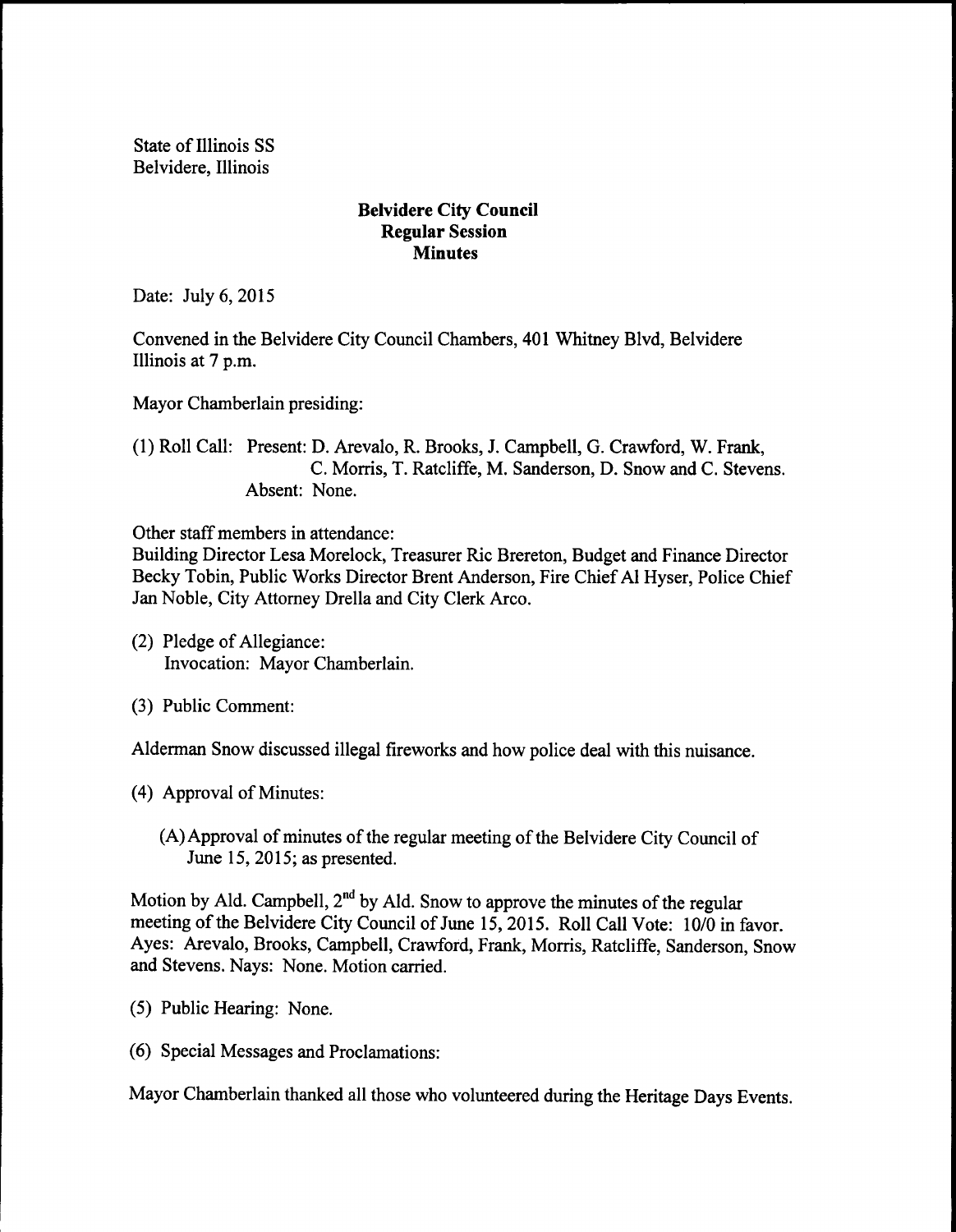- (7) Approval of Expenditures: None.
- 8) Committee Reports & Minutes of City Officers:
	- A) Belvidere Police Department Overtime Report of June 9, 2015 through June 22, 2015.
	- B) Belvidere Fire Department Overtime Report of June 10, 2015 through June 23, 2015.
	- C) Minutes of City-County Coordinating Committee of May 13, 2015.

Let the record show these reports and minutes were read and placed on file.

(D) Minutes of Committee of the Whole – Public Safety and Finance and Personnel of June 22, 2015.

Motion by Ald. Arevalo,  $2<sup>nd</sup>$  by Ald. Snow to approve the minutes of Committee of the Whole—Public Safety and Finance and Personnel of June 22, 2015. Roll Call Vote: 10/0 in favor. Ayes: Brooks, Campbell, Crawford, Frank, Morris, Ratcliffe, Sanderson, Snow, Stevens and Arevalo. Nays: None. Motion carried.

- 9) Unfinished Business:
	- A) Ord. #254H 2<sup>nd</sup> Reading: An Ordinance Granting a Special Use for Indoor Commercial Entertainment within the PB, Planned Business District 892- 900 Belvidere Road). Tabled June 1, 2015.

Motion by Ald. Brooks, 2<sup>nd</sup> by Ald. Crawford to remove #254H from the table. Aye voice vote carried. Motion carried.

Motion by Ald. Ratcliffe, 2<sup>nd</sup> by Ald. Arevalo to approve amending Ord. #254H. An Ordinance Granting a Special Use for Indoor Commercial Entertainment within the PB, Planned Business District (880-916 Belvidere Road). Roll Call Vote: 10/0 in favor. Ayes: Campbell, Crawford, Frank, Morris, Ratcliffe, Sanderson, Snow, Stevens, Arevalo and Brooks. Nays: None. Motion carried.

Motion by Ald. Snow, 2<sup>nd</sup> by Ald. Crawford to pass Ord. #254H as amended. Roll Call Vote: 10/0 in favor. Ayes: Crawford, Frank, Morris, Ratcliffe, Sanderson, Snow. Stevens, Arevalo, Brooks and Campbell. Nays: None. Motion carried.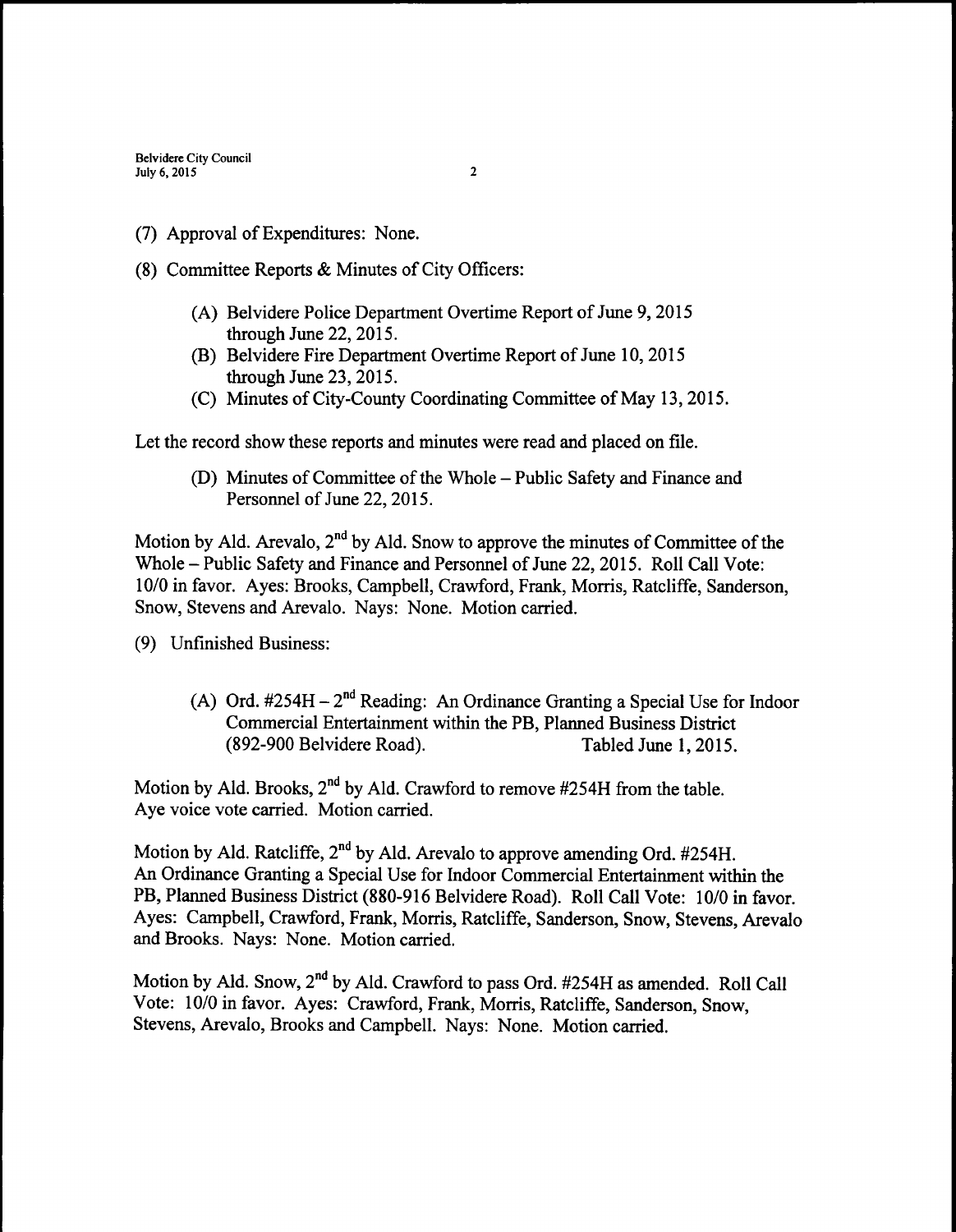10) New Business:

Motions forwarded from City-County Coordinating Committee of May 13, 2015:

- (A) Motion to approve invoice  $#150826$  to TRC in the amount of \$3,784.22 with a 50/50 split between the County and the City. Roll Call Vote: 10/0 in favor. Ayes: Frank, Morris, Ratcliffe, Sanderson, Snow, Stevens, Arevalo, Brooks, Campbell and Crawford. Nays: None. Motion carried.
- $(B)$  Motion to approve invoice #64755 to Wilson Electric Co. in the amount of \$1,403.50 with a 50/50 split between the County and the City. Roll Call Vote: 10/0 in favor. Ayes: Morris, Ratcliffe, Sanderson, Snow, Stevens, Arevalo, Brooks, Campbell, Crawford and Frank. Nays: None. Motion carried.
- (C) Motion to approve the proposal for the scope of work by ACS for the flare gas system in the amount of \$7,834 with a 50/50 split between the County and the City. Roll Call Vote: 10/0 in favor. Ayes: Ratcliffe, Sanderson, Snow, Stevens, Arevalo, Brooks, Campbell, Crawford, Frank and Morris. Nays: None. Motion carried.

Motions forwarded from Committee of the Whole Public Safety and Finance and Personnel of June 22, 2015.

- A) Motion to approve going to local dealers to submit state bids for a multipurpose fire department pickup. Roll Call Vote: 10/0 in favor. Ayes: Sanderson, Snow, Stevens, Arevalo, Brooks, Campbell, Crawford, Frank, Morris and Ratcliffe. Nays: None. Motion carried.
- B) Motion to approve funding an additional PSB Records Clerk with cost shared 50/50 between the City and the County. Roll Call Vote: 9/1 in favor. Ayes: Snow, Stevens, Arevalo, Brooks, Campbell, Crawford, Frank, Morris and Ratcliffe. Nays: Sanderson. Motion carried.
- (C) Motion to approve additional expenses not to exceed \$5,000 for construction staking and observation for the Boone County Public Safety Building Parking Lot Rehab. Roll Call Vote: 10/0 in favor. Ayes: Stevens, Arevalo, Brooks, Campbell, Crawford, Frank, Morris, Ratcliffe, Sanderson and Snow. Nays: None. Motion carried.
- D) Motion to approve an additional expense of\$1, 800 for safety bollards for the Boone County Public Safety Building Parking Lot. Roll Call Vote: 10/0 in favor. Ayes: Arevalo, Brooks, Campbell, Crawford, Frank, Morris, Ratcliffe, Sanderson, Snow and Stevens. Nays: None. Motion carried.